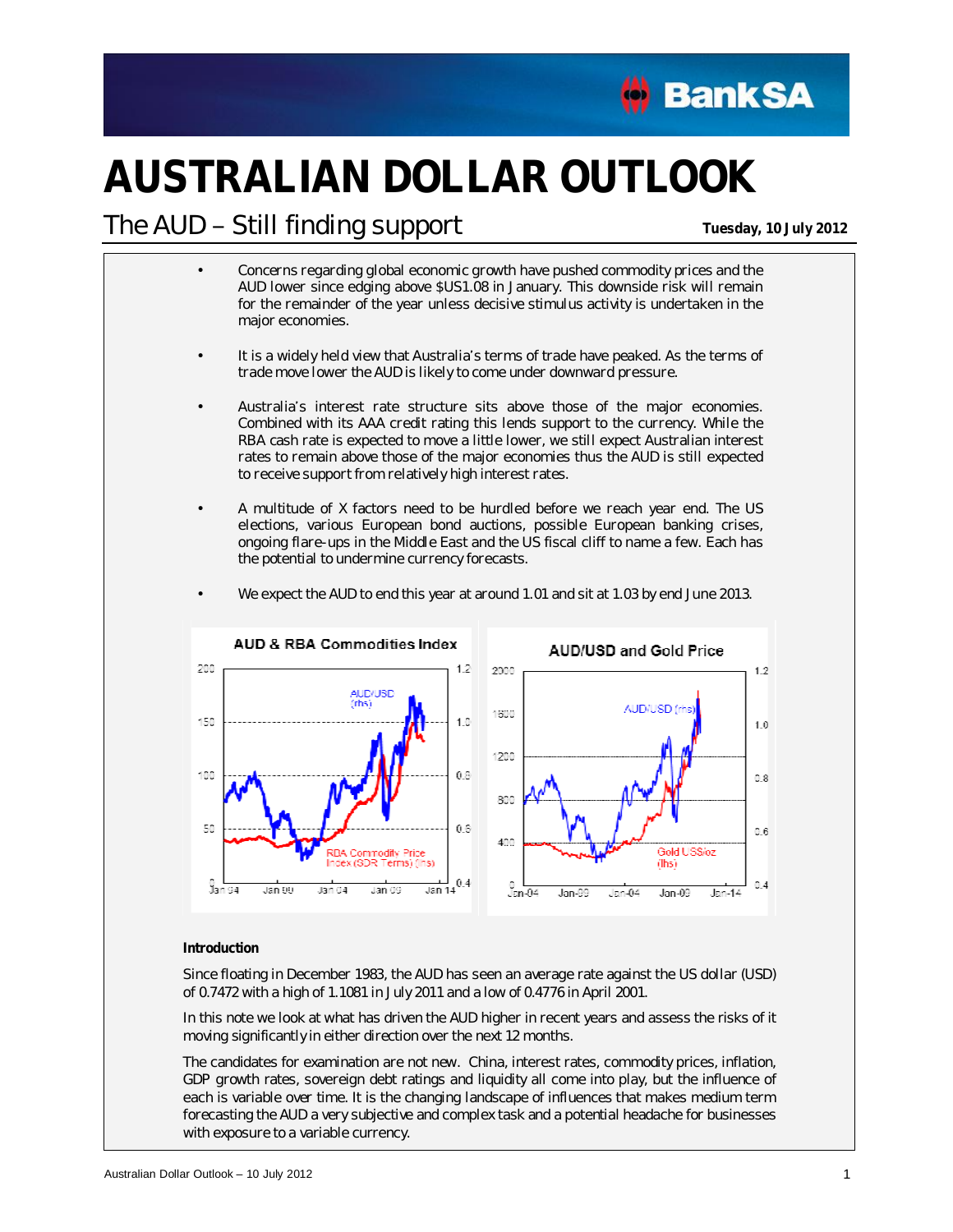

**Commodity Prices and Global Economic Growth** 

As a major producer and exporter of commodities, both Australia's economic growth and the AUD are affected by movements in commodity prices. The rise of commodity prices since the mid-2000s has been associated with a rise in the AUD.

The rise in commodity prices over the past decade has been associated predominantly with growth in the Chinese economy. However, broad commodity prices are also influenced by the outlook for economic activity in the US and Europe.

The link between commodity prices and the AUD was clearly seen during the global financial crisis as fears of a global recession saw commodity prices and the AUD tumble. As it became apparent that the Chinese economy was still expanding rapidly  $-$  due to its urbanisation and industrialisation, plus some stimulatory government activity - commodity prices rose and the AUD followed suit.

More recently, in the face of weak economic activity in Europe and the US, both major purchasers of Chinese goods, and a modest slowdown in Chinese economic growth, commodity prices have again declined and again the AUD has followed them down.

When considering the medium term outlook for the AUD, a view of commodity prices and the pace of economic growth in China, the US and Europe is essential. In addition to the medium term demand for commodities it is also important to keep an eye on supply. High prices lead to increased supply and while new mines or major expansions of existing mines take many years to come online, eventually supply is increased. An increase in supply can depress prices and potentially lead to a lower AUD.

Our view is that strong demand from China will continue for at least a decade. At present, Australia is 'tooling up' for that expansion. This leads to the view that commodity prices  $-$  in particular iron ore and steaming coal will remain high by historical standards but somewhat lower than the highs seen in 2011. Likewise we expect the AUD to find broad support from commodity prices but not to the extent seen in late 2011 and early 2012. A softening of commodity prices is expected work against the AUD re-establishing its 2012 peak of US\$1.08.

In the very short term it is the expectation of changes in commodity prices that affects the currency. These expectations change with the wind of daily economic news. Unlike the early 1990s, the AUD is now more sensitive to economic news out of the China rather than just Europe, the US and Australia.

In the current climate of global economic uncertainty we expect commodity prices to add a downside bias to the currency. However, commodity prices do seem set to remain high relative to historical standards and thus we expect the AUD to remain above its long run average.

#### **Terms of Trade**

Commentary on the currency from the Reserve Bank of Australia (RBA) often makes reference to Australia's terms of trade - the ratio of export prices to import prices. Clearly, Australia's export prices are dominated by commodities such as coal, gas and iron ore and have risen in recent years. At the same time, import prices have either remained stable or fallen. Import prices for footwear, clothing and electrical goods have all fallen in recent years.

The net effect of these changes has been a rise in the terms of trade that broadly mirrors the rise of the AUD. More recently, the fall of the AUD has reflected the fact that the peak in the terms of trade is now behind us.

Australia's terms of trade are expected to remain high by historical standards but possibly 10-15% lower than they currently stand. As such, they imply some downward pressures on the AUD.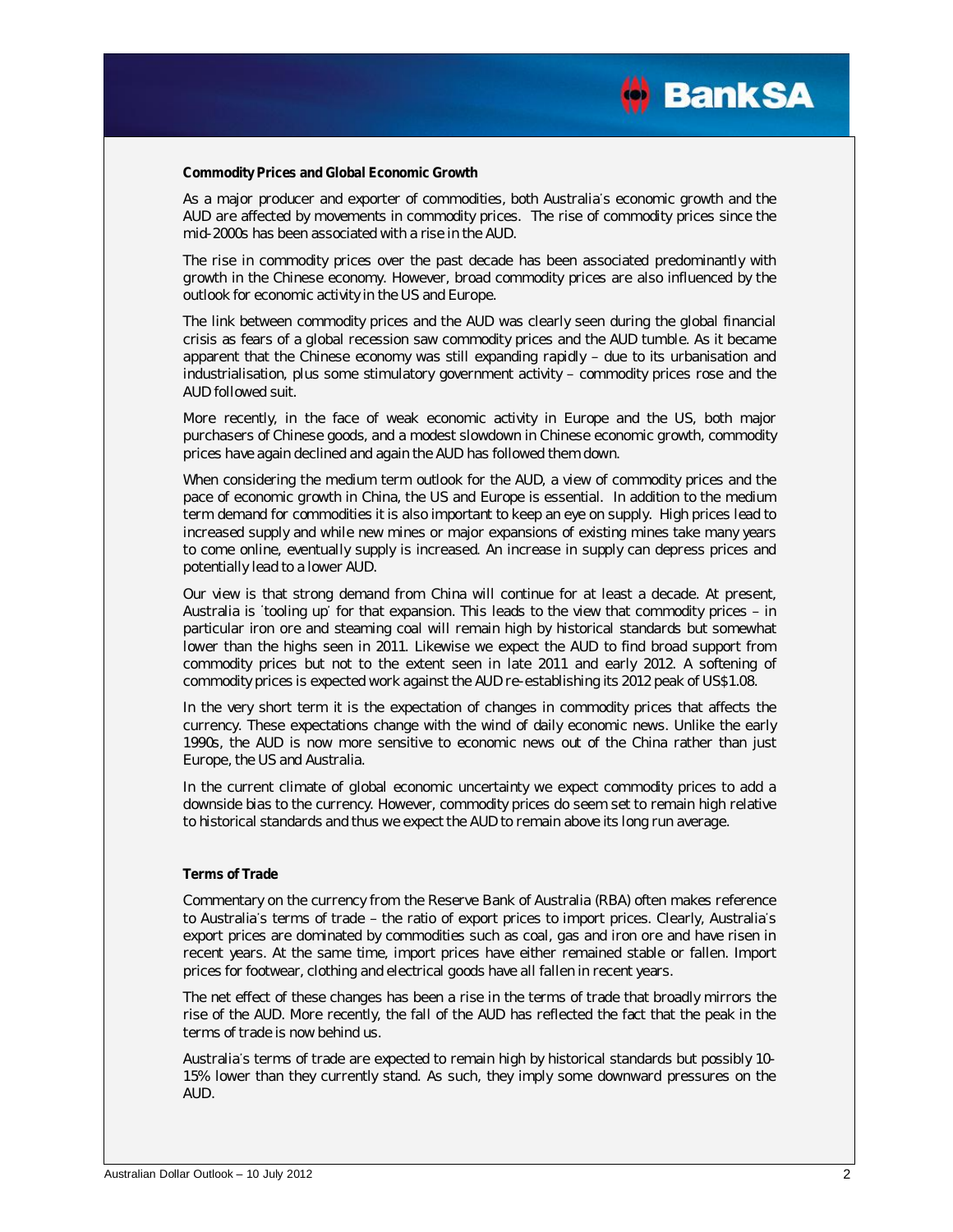

#### **Interest Rates**

Interest rates and expected changes in interest rates play a part in the daily fluctuations of the AUD but have less of an impact on its medium term level. High interest rates do not necessarily imply a stronger currency.

The AUD moves when the market expects Australian interest rates to move relative to those of other nations. In the current environment, the market's expectation is for the RBA's cash rate to fall between 25-75 basis points before the end of the year. If this does not occur there will be some upward pressure on the AUD. It is also possible that as when the interest rate cycle reaches its nadir, thoughts will move towards the possibility of a move up in official interest rates. This could see the AUD come under upward pressure, depending upon what other central banks choose to do.

The influence interest rates on the AUD is made more complex by the fact that interest rates themselves embody or are affected by economic growth, inflation, job growth and a host of other economic indicators.

In economies where interest rates are close to zero, the authorities have taken to effectively printing money. This is occurring in Europe and the US and is akin to reducing interest rates. To date, Australia has not engaged this tactic, however, when it is applied in the US and Europe it tends to weaken their currencies and provide a boost to the AUD.

We suspect the US will continue down the path of 'quantitative easing' which will put downward pressure on the USD. At the same time Europe can both reduce interest rates and engage in quantitative easing'. Both provide the AUD with some upside potential over the next 18 months.

Domestically we believe there is room for a 25 basis point cut in the RBA's official cash rate but, if the recent run of stronger domestic data continues, this may be taken off the table. Australia's relative economic strength combined with a relatively high official cash rate remains a positive for the AUD as capital is attracted to our shores.

**Asset diversification and Sovereign Risk** 

The role of the USD as a de facto global currency has come into question from time to time. While it is always likely to play a major role, its predominance has declined as institutions have sought to diversify their currency holdings. China has indicated it wishes to reduce its exposure to the USD and, by default, potentially lift its holdings of AUD. More recently it has been reported that Germany has shown an interest in purchasing Australian government bonds.

Australia's AAA standing is seen as a positive to those institutions wishing to diversify away from USD assets.

#### **X-factors**

Since it was floated, the AUD has been subject to a range of X-factors, usually of a political nature. The MX missile crisis of 1985 and the infamous 'banana republic' comments of 1986 come to mind. While the impact of these evens is often brief, other events, such as the Asian currency crisis and fallout from US sub-prime lending; have impacted negatively on the AUD over an extended period.

In the current climate we face events such as the US Presidential elections, the US 'fiscal cliff', ongoing European bond auctions, a possible European banking crisis and ongoing flare-ups in the Middle East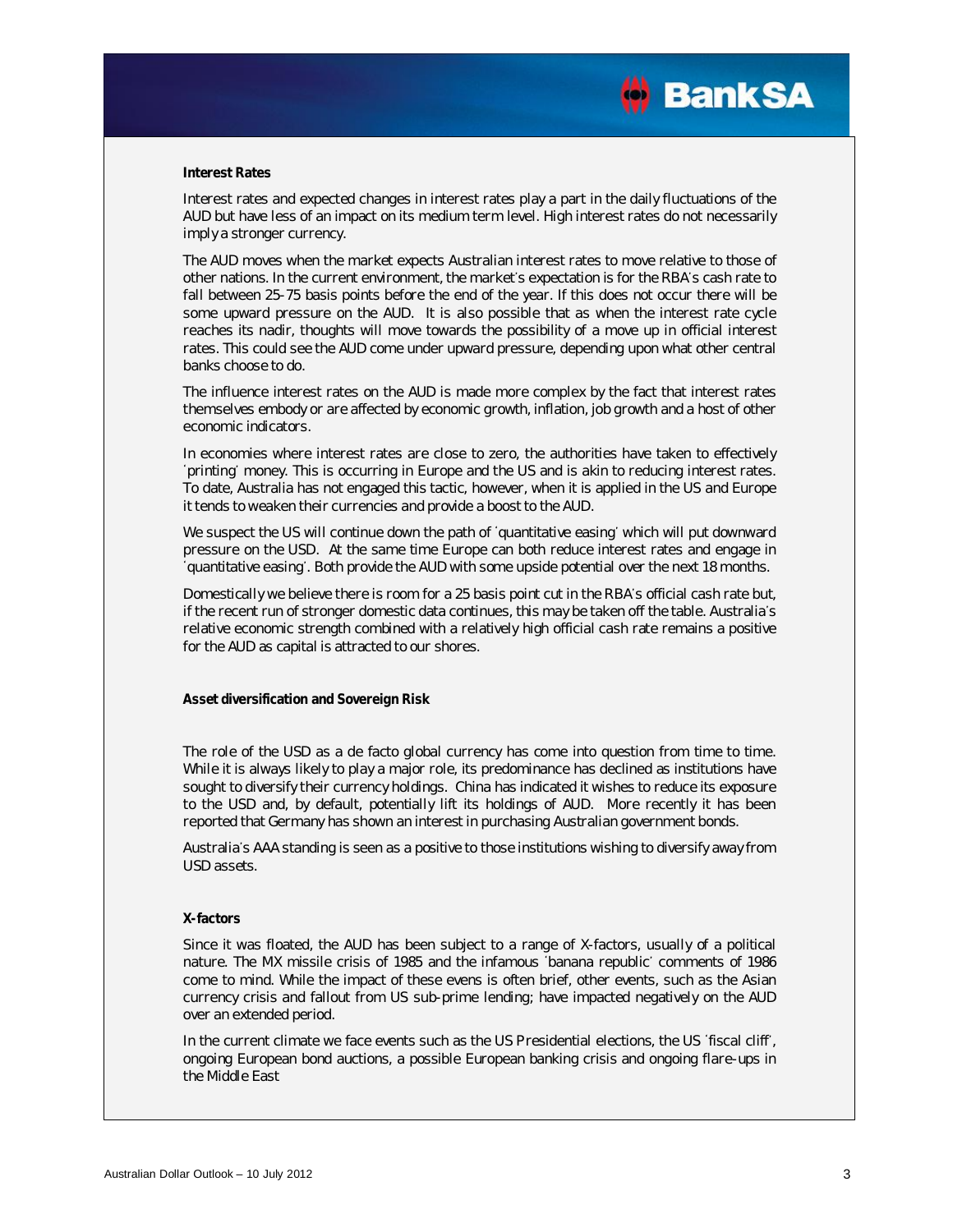



#### **Summary**

In summary, we expect that over the next six months it will be difficult for the AUD to regain the \$US1.08 levels it saw in earlier this year. Why? Commodity prices have weakened, the terms of trade have declined and domestic interest rates have fallen. These factors seem unlikely to change direction in the short term.

For the AUD to move significantly higher against the USD from where it stands today, we would need to see a stabilisation of Chinese economic growth at between 7-8%, lower official interest rates in Europe and further quantitative easings in the United States. Higher interest rates in Australia could also see the AUD move higher and while we do not expect this in the near term, it remains a possibility later in 2013.

Factors that could see the AUD move significantly lower would include severe financial disruption in European banking and financial markets and a sharp fall in Chinese economic growth.

The forecasts on page 5 reflect the range of influences discussed above and suggest that the AUD has most likely seen both the maximum and minimums of its trading range for the year. That said, the market will always display short term volatility and is never short of surprises.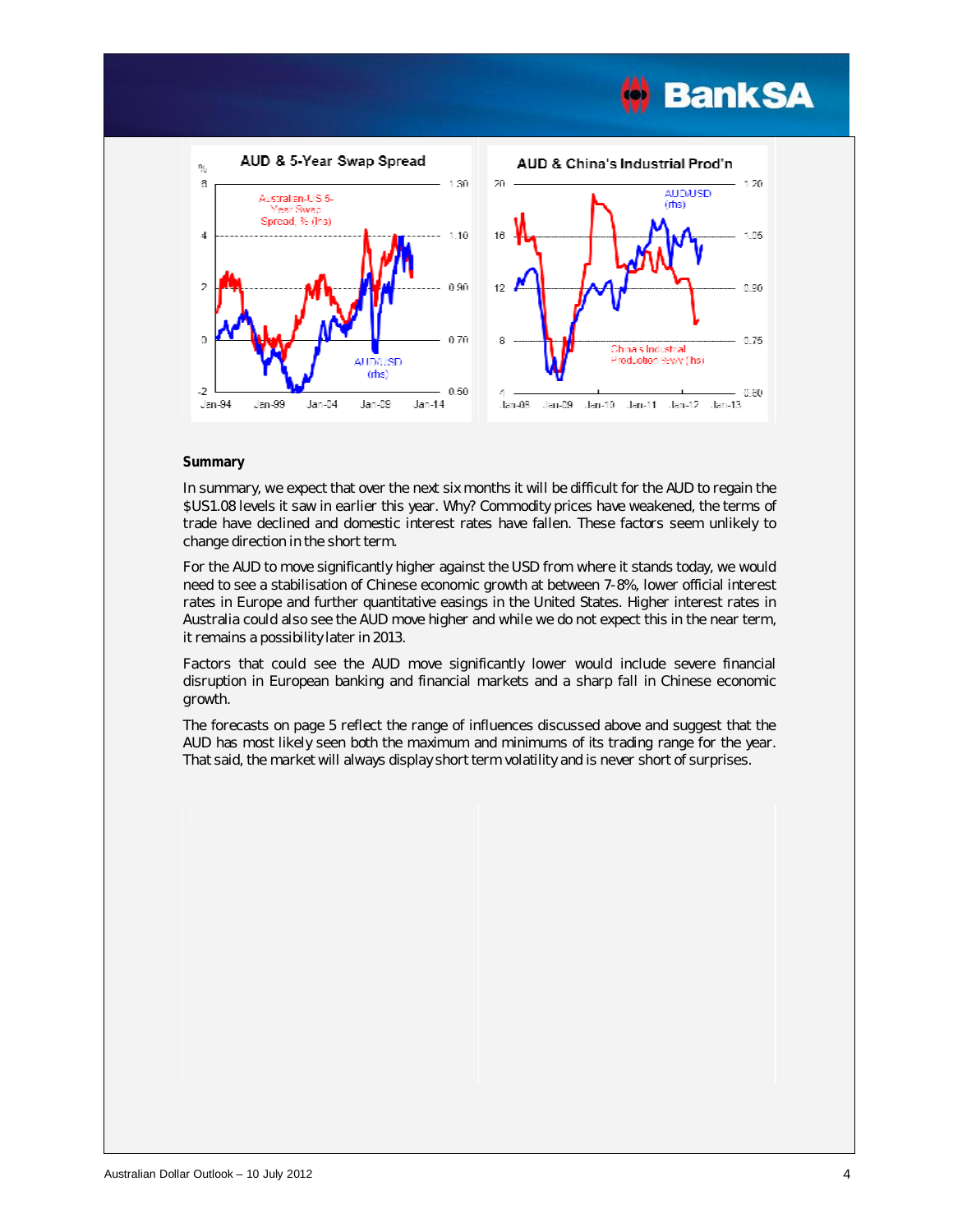

| <b>EXCHANGE RATE FORECASTS</b><br>As at 10 July 2012 |        |          |        |          |          |          |  |
|------------------------------------------------------|--------|----------|--------|----------|----------|----------|--|
|                                                      |        |          |        |          |          |          |  |
|                                                      | Jun-12 | $Sep-12$ | Dec-12 | $Mar-13$ | $Jun-13$ | $Sep-13$ |  |
| <b>USD Exchange Rates</b>                            |        |          |        |          |          |          |  |
| AUD-USD                                              | 1.0238 | 1.0000   | 1.0100 | 1.0300   | 1.0300   | 1.0400   |  |
| USD-JPY                                              | 79.790 | 82.000   | 82.000 | 83.000   | 84.000   | 84.000   |  |
| EUR-USD                                              | 1.2667 | 1.2300   | 1.2200 | 1.2200   | 1.2200   | 1.2200   |  |
| GBP-USD                                              | 1.5707 | 1.5700   | 1.5800 | 1.5800   | 1.6000   | 1.6000   |  |
| <b>USD-CHF</b>                                       | 0.9485 | 0.9300   | 0.9400 | 0.9400   | 0.9500   | 0.9500   |  |
| USD-CAD                                              | 1.0166 | 1.0200   | 1.0200 | 1.0100   | 1.0000   | 1.0000   |  |
| NZD-USD                                              | 0.8013 | 0.7800   | 0.7900 | 0.8000   | 0.8100   | 0.8100   |  |
| USD-CNY                                              | 6.3540 | 6.2000   | 6.1500 | 6.1000   | 6.0500   | 6.0000   |  |
| USD-SGD                                              | 1.2651 | 1.2600   | 1.2400 | 1.2400   | 1.2600   | 1.2600   |  |
| <b>AUD Exchange Rates</b>                            |        |          |        |          |          |          |  |
| AUD-USD                                              | 1.0238 | 1.0000   | 1.0100 | 1.0300   | 1.0300   | 1.0400   |  |
| <b>AUD-EUR</b>                                       | 0.8080 | 0.8130   | 0.8280 | 0.8440   | 0.8440   | 84.0000  |  |
| AUD-JPY                                              | 81.70  | 82.00    | 82.80  | 85.50    | 86.50    | 86.5200  |  |
| AUD-GBP                                              | 0.6520 | 0.6370   | 0.6390 | 0.6520   | 0.6440   | 0.6440   |  |
| AUD-CHF                                              | 0.9710 | 0.9300   | 0.9490 | 0.9680   | 0.9790   | 0.9790   |  |
| AUD-CAD                                              | 1.0410 | 1.0200   | 1.0300 | 1.0400   | 1.0300   | 1.0300   |  |
| AUD-NZD                                              | 1.2780 | 1.2820   | 1.2780 | 1.2880   | 1.2720   | 1.2720   |  |
| AUD-CNY                                              | 6.5050 | 6.2000   | 6.2120 | 6.2830   | 6.2320   | 6.2320   |  |
| AUD-SGD                                              | 1.2950 | 1.2600   | 1.2520 | 1.2770   | 1.2980   | 1.2980   |  |

\*Note that the AUD cross exchange rates have been rounded.

**Hans Kunnen, Chief Economist** Ph: (02) 9320-5854